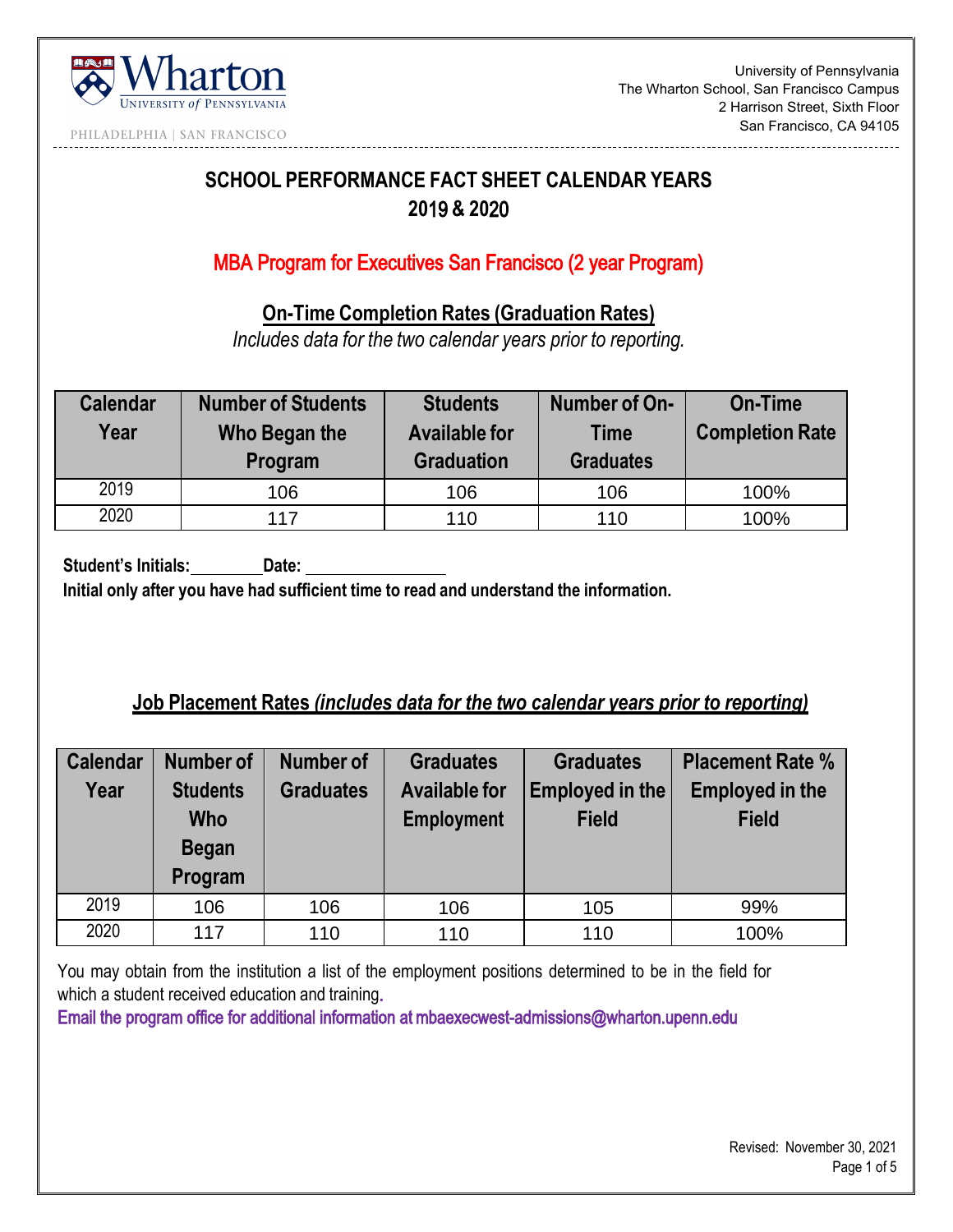

### PHILADELPHIA | SAN FRANCISCO

### Gainfully Employed Categories (includes data for the two calendar years prior to reporting)

#### **Part-Time vs. Full-Time Employment**

| <b>Calendar Year</b> | <b>Graduate Employed</b><br>in the Field<br>20-29 Hours Per<br><b>Week</b> | <b>Graduates Employed in the</b><br><b>Field at Least 30 Hours Per</b><br><b>Week</b> | <b>Total Graduates</b><br><b>Employed in the</b><br><b>Field</b> |
|----------------------|----------------------------------------------------------------------------|---------------------------------------------------------------------------------------|------------------------------------------------------------------|
| 2019                 |                                                                            | 105                                                                                   | 105                                                              |
| 2020                 |                                                                            | 110                                                                                   | 110                                                              |

### **Single Position vs. Concurrent Aggregated Position**

| <b>Calendar Year</b> | <b>Graduates</b><br><b>Employed in the</b><br><b>Field in a Single</b> | <b>Graduates Employed in the</b><br><b>Field in Concurrent</b><br><b>Aggregated Positions</b> | <b>Total Graduates</b><br><b>Employed in the</b><br><b>Field</b> |
|----------------------|------------------------------------------------------------------------|-----------------------------------------------------------------------------------------------|------------------------------------------------------------------|
|                      | <b>Position</b>                                                        |                                                                                               |                                                                  |
| 2019                 | 105                                                                    |                                                                                               | 105                                                              |
| 2020                 | 110                                                                    |                                                                                               | 110                                                              |

## **Self-Employed / Freelance Positions**

| <b>Calendar Year</b> | <b>Graduates Employed who are Self-</b> | <b>Total Graduates</b>       |  |
|----------------------|-----------------------------------------|------------------------------|--|
|                      | <b>Employed or Working Freelance</b>    | <b>Employed in the Field</b> |  |
| 2019                 |                                         | 105                          |  |
| 2020                 |                                         | 110                          |  |

# **Institutional Employment**

| <b>Calendar Year</b> | <b>Graduates Employed in the Field who are</b><br><b>Employed by the Institution, an Employer</b><br>Owned by the Institution, or an Employer<br>who Shares Ownership with the<br>Institution. | <b>Total Graduates</b><br><b>Employed in the Field</b> |
|----------------------|------------------------------------------------------------------------------------------------------------------------------------------------------------------------------------------------|--------------------------------------------------------|
| 2019                 | O                                                                                                                                                                                              | 105                                                    |
| 2020                 |                                                                                                                                                                                                | 110                                                    |

Student's Initials: Date: **Initial only after you have had sufficient time to read and understand the information.** 

 Revised: November 30, 2021 Page 2 of 5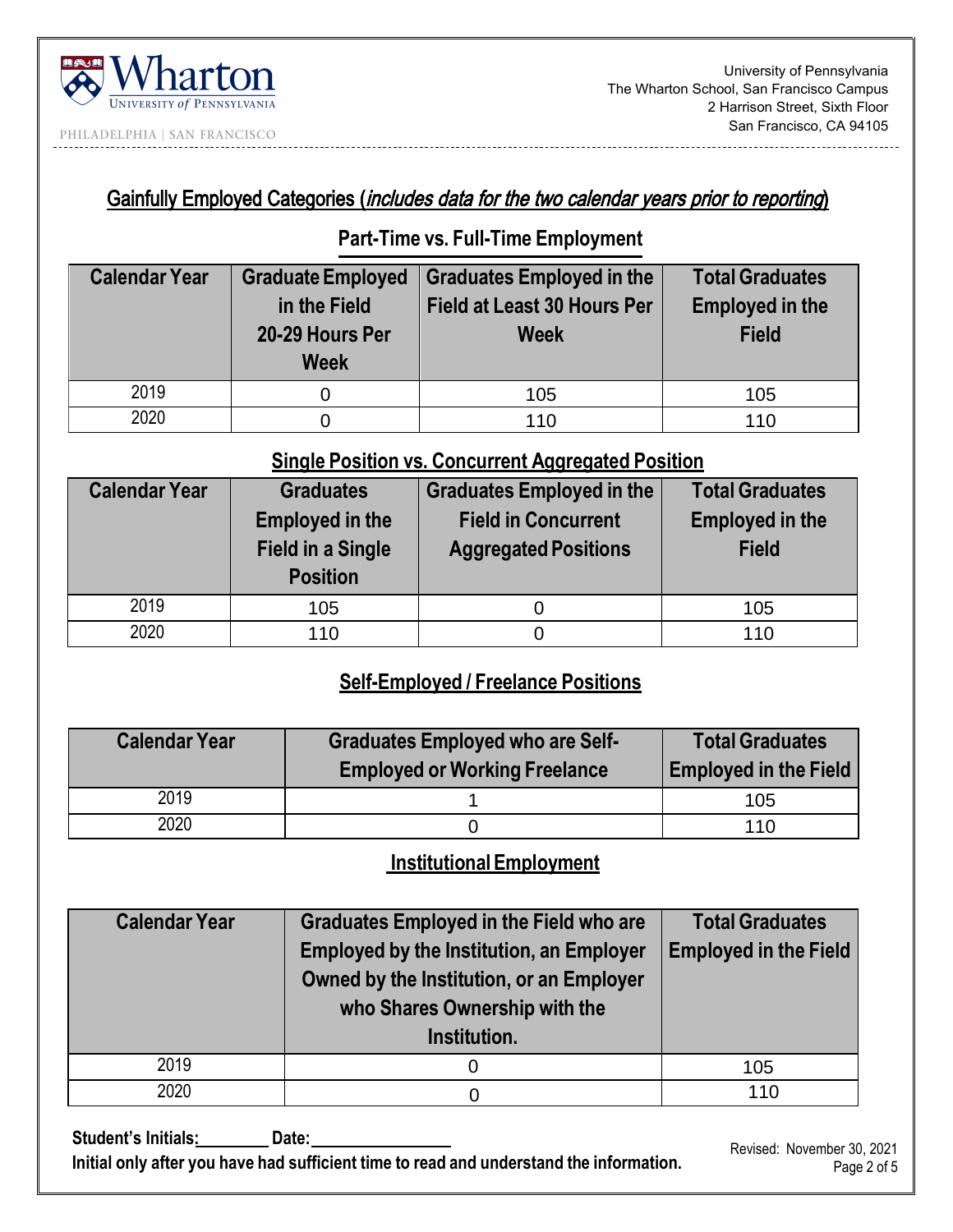

University of Pennsylvania The Wharton School, San Francisco Campus 2 Harrison Street, Sixth Floor San Francisco, CA 94105

PHILADELPHIA | SAN FRANCISCO

**License Examination Passage Rates** *(includes data for the two calendar years prior to reporting)* 

| <b>First</b><br><b>Available</b><br><b>Exam Date</b> | Date Exam<br><b>Results</b><br><b>Announced</b> | <b>Number of</b><br><b>Graduates in</b><br><b>Calendar</b> | Number of<br><b>Graduates</b><br><b>Taking</b> | Number Who<br><b>Passed Exam</b> | Number Who<br><b>Failed Exam</b> | Passage<br><b>Rate</b> |
|------------------------------------------------------|-------------------------------------------------|------------------------------------------------------------|------------------------------------------------|----------------------------------|----------------------------------|------------------------|
| *DNA                                                 |                                                 | Year                                                       | <b>Exam</b><br>0                               | 0                                | 0                                |                        |
| *DNA                                                 | 0                                               | 0                                                          | 0                                              | 0                                | 0                                | $\overline{0}$         |

\*The MBA Program does not lead to licensure

**Student's Initials: Date: Initial only after you have had sufficient time to read and understand the information.** 

#### **Salary and Wage Information** *(includes data for the two calendar years prior to reporting)*

#### **Annual salary and wages reported for graduates employed in the field.**

| <b>Calendar</b> | <b>Graduates</b>     | <b>Graduates</b>   | \$0.00  | \$65,001 | \$85,001 |      | <b>No Salary</b>              |
|-----------------|----------------------|--------------------|---------|----------|----------|------|-------------------------------|
| Year            | <b>Available for</b> | <b>Employed in</b> |         |          |          | over | <b>Information</b>            |
|                 | <b>Employment</b>    | <b>Field</b>       | \$5,000 | \$70,000 |          |      | \$90,000   \$100,000 Reported |
| 2019            | 110                  | 105                |         |          |          | 31   | 74                            |
| 2020            | 110                  | 110                |         |          |          | 43   | 67                            |

A list of sources used to substantiate salary disclosures is available from the school. To obtain this list, please ask an institutional representative.

Student's Initials: **Date: Initial only after you have had sufficient time to read and understand the information.** 

## **Cost of Educational Program**

Total charges for the program for students completing on time in 2019: \$198,600.00 Total charges may be higher for students that do not complete on time.

Total charges for the program for students completing on time in 2020: \$209,272.00 Total charges may be higher for students that do not complete on time.

Student's Initials: Date: **Initial only after you have had sufficient time to read and understand the information.**

 Revised: November 30, 2021 Page 3 of 5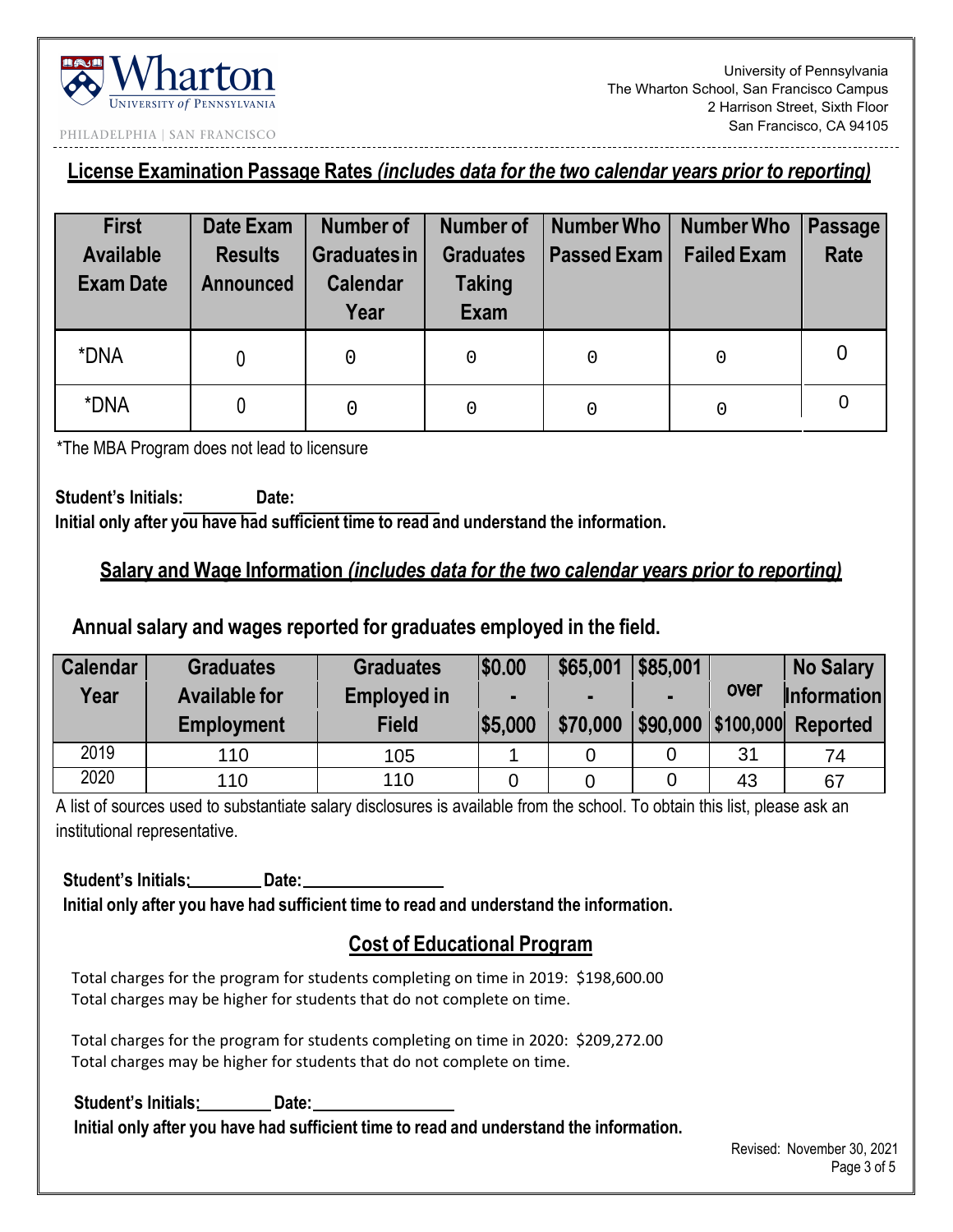

 University of Pennsylvania The Wharton School, San Francisco Campus 2 Harrison Street, Sixth Floor San Francisco, CA 94105

PHILADELPHIA | SAN FRANCISCO

# **Federal Student Loan Debt**

| <b>Calendar</b><br>Year(s) | <b>Most recent three</b><br>year cohort default<br>rate, as reported by<br>the United State<br><b>Department of</b><br>Education. <sup>1</sup> | The percentage of<br>enrolled students in<br>2019/2020 receiving<br>federal student<br>loans to pay for this<br>program. | The percentage of<br>graduates in<br>2019/2020 who took<br>out federal student<br>loans to pay for this<br>program. | The average amount of<br>federal student loan<br>debt of 2019/2020<br>graduates who took out<br>federal student loans at<br>this institution. |
|----------------------------|------------------------------------------------------------------------------------------------------------------------------------------------|--------------------------------------------------------------------------------------------------------------------------|---------------------------------------------------------------------------------------------------------------------|-----------------------------------------------------------------------------------------------------------------------------------------------|
| 2019                       | $1.4\%$ (2017)                                                                                                                                 | 15.7%                                                                                                                    | 11.7%                                                                                                               | \$42,929                                                                                                                                      |
| 2020                       | $0.9\%$ (2018)                                                                                                                                 | 12.8%                                                                                                                    | 12.5%                                                                                                               | \$127,909                                                                                                                                     |

1The percentage of students who defaulted on their federal student loans is called the Cohort Default Rate (CDR). It shows the percentage of this school's students who were more than 270 days (9 months) behind on their federal student loans within three years of when the first payment was due. This is the most recent CDR reported by the U.S. Department of **Education** 

#### **Student's Initials: Date: Initial only after you have had sufficient time to read and understand the information.**

This fact sheet is filed with the Bureau for Private Postsecondary Education. Regardless of any information you may have relating to completion rates, placement rates, starting salaries, or license exam passage rates, this fact sheet contains the information as calculated pursuant to state law.

Any questions a student may have regarding this fact sheet that have not been satisfactorily answered by the institution may be directed to the Bureau for Private Postsecondary Education at 1747 N. Market Blvd, Suite 225, Sacramento, CA 95834, www.bppe.ca.gov, toll-free telephone number (888) 370-7589 or by fax (916) 263-1897.

Student Name - Print

Student Signature Date Date

School Official Date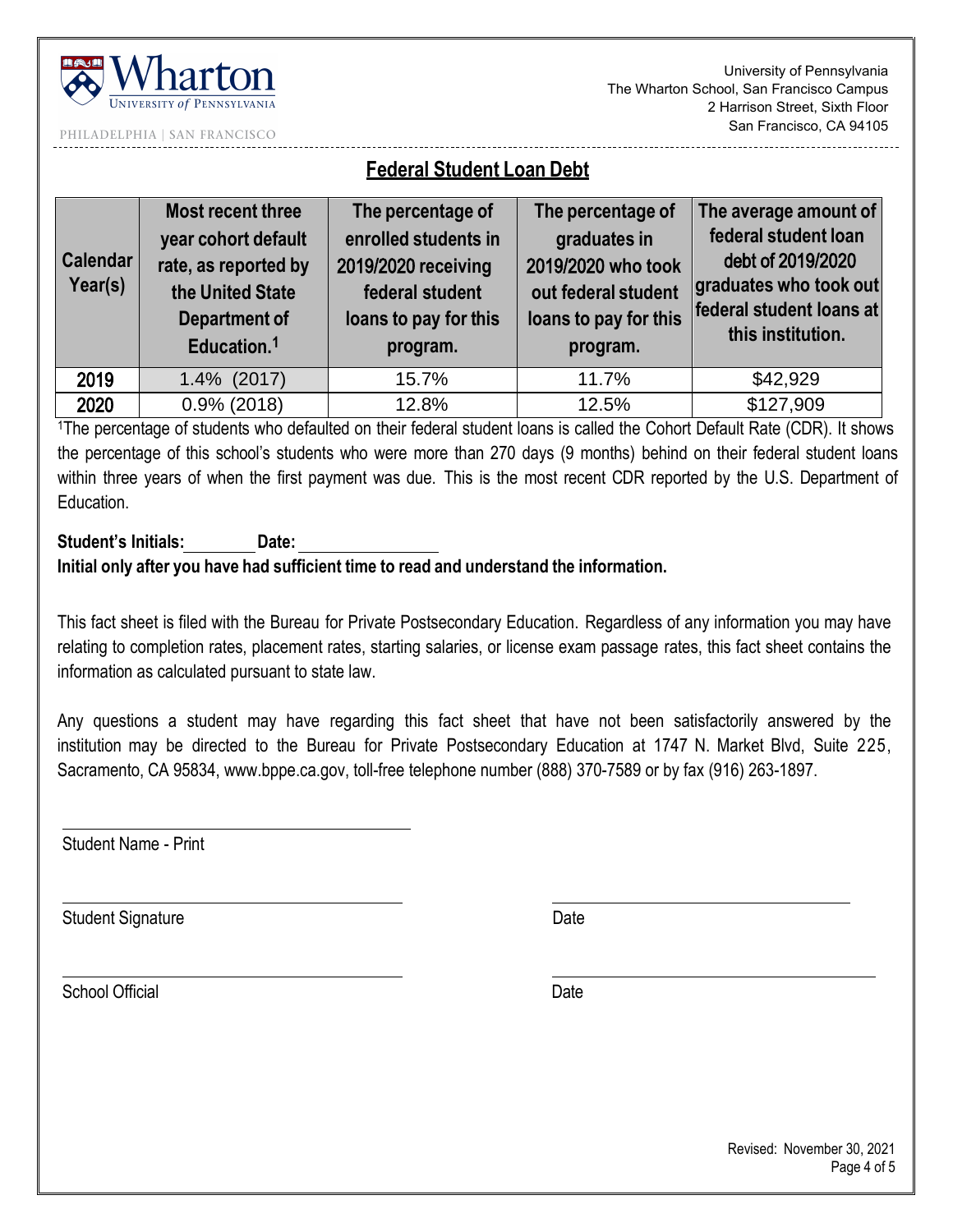

----------------------------------

PHILADELPHIA | SAN FRANCISCO

### **Definitions**

- "Number of Students Who Began the Program" means the number of students who began a program who were scheduled to complete the program within 100% of the published program length within the reporting calendar year and excludes all students who cancelled during the cancellation period.
- "Students Available for Graduation" is the number of students who began the program minus the number of students who have died, been incarcerated, or been called to active military duty.
- "Number of On-time Graduates" is the number of students who completed the program within 100% of the published program length within the reporting calendar year.
- "On-time Completion Rate" is the number of on-time graduates divided by the number of students available for graduation.
- "150% Graduates" is the number of students who completed the program within 150% of the program length (includes on-time graduates).
- "150% Completion Rate" is the number of students who completed the program in the reported calendar year within 150% of the published program length, including on-time graduates, divided by the number of students available for graduation.
- "Graduates Available for Employment" means the number of graduates minus the number of graduates unavailable for employment.
- "Graduates Unavailable for Employment" means the graduates who, after graduation, die, become incarcerated, are called to active military duty, are international students that leave the United States or do not have a visa allowing employment in the United States, or are continuing their education in an accredited or bureau-approved postsecondary institution.
- "Graduates Employed in the Field" means graduates who beginning within six months after a student completes the applicable educational program are gainfully employed, whose employment has been reported, and for whom the institution has documented verification of employment. For occupations for which the state requires passing an examination, the six months period begins after the announcement of the examination results for the first examination available after a student completes an applicable educational program.
- "Placement Rate Employed in the Field" is calculated by dividing the number of graduates gainfully employed in the field by the number of graduates available for employment.
- "Number of Graduates Taking Exam" is the number of graduates who took the first available exam in the reported calendar year.
- "First Available Exam Date" is the date for the first available exam after a student completed a program.
- "Passage Rate" is calculated by dividing the number of graduates who passed the exam by the number of graduates who took the reported licensing exam.
- "Number Who Passed First Available Exam" is the number of graduates who took and passed the first available licensing exam after completing the program.
- "Salary" is as reported by graduate or graduate's employer.
- "No Salary Information Reported" is the number of graduates for whom, after making reasonable attempts, the school was not able to obtain salary information.